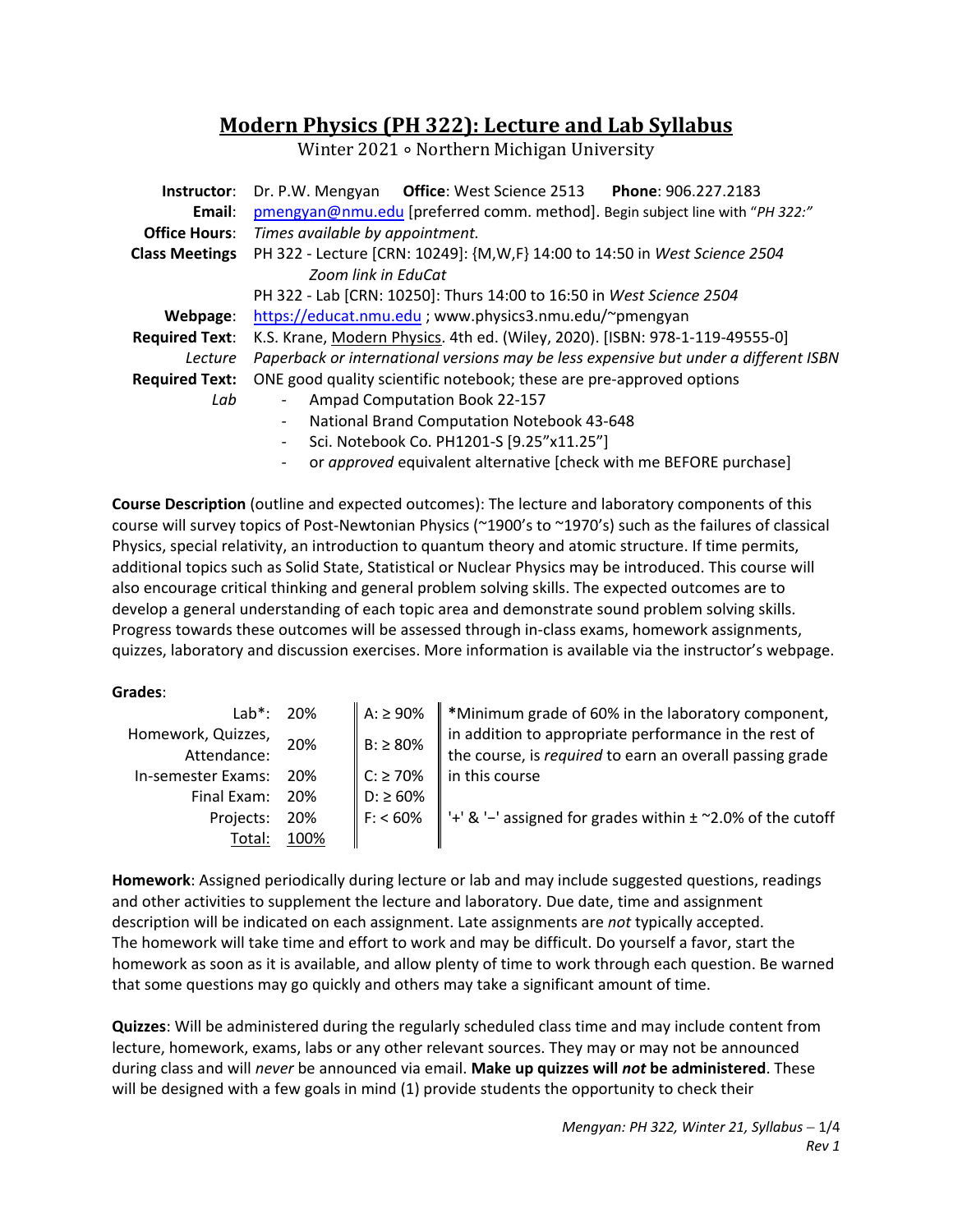understanding of relevant material and receive feedback from the instructor (2) provide the instructor with feedback as to how well students are understanding the material (3) encourage students to continue to stay on top of the material, develop sound study habits, regularly attend class, etc

**Exams**: There will be a minimum of two (2) scheduled exams during the semester plus a cumulative final exam. Each in‐class exam is equally weighted. The in‐semester exams will be administered in the normal classroom, during a normal class (lecture or lab) time and may include a take-home component. The final exam will be administered in the same room as lecture and the time pre‐determined by NMU. Make up exams will not be administered. If an exam is to be missed due to extenuating circumstances, contact me via email BEFORE the scheduled exam time to see about making the appropriate arrangements. Use of notes, books or electronic gizmos of any sort will not be permitted on the exams unless otherwise specified by the instructor.

**Laboratory:** Lab is a separate course in which you must be enrolled. A minimum score of 60% is *required* in order to qualify for a passing score in the lecture. To be clear, that means if your score is any less than 60.0%, you will have earned an overall FAILING grade in the overall course. The final grade from the laboratory course part of your lecture score and likely to be weighted at ~20%. The laboratory section of this course is designed to provide hands on experience with some of the important experiments contributing to what is commonly called Modern Physics. This lab will also provide you with the opportunity to develop critical writing skills and effectively present your scientific work through keeping an experimental logbook, experimental summaries and reports.

**Projects:** Each student will complete two projects that include a formal scientific paper (PRL‐style formatting with 4 page limit) and 15+5 minute presentation. These projects will be based on experiments performed in lab. The first project will be due around week 7 and the second will be due around the last week of the course. Final papers are to be submitted no later than 17:00 the day immediately preceding the scheduled talk. Additional details regarding formatting, content, style and other expectations will be discussed in class.

# **Other Requirements and Important Notes:**

# ‐ **Attendance**:

You are expected to be in every class (lecture and lab) and on time. Absences will be excused for officially sanctioned university events, illness (documentation *may* be required), court appearance (plaintiff, defendant, witness, juror – documentation is required), family emergencies (at the discretion of the instructor and may require appropriate documentation). If something occurs that you feel should be grounds for being excused it is your responsibility to contact your instructor, in writing, PRIOR to the absence (if possible, or as soon as possible after the absence) to discuss the situation. Excused absences for situations beyond the purview of NMU policy are at the sole discretion of the instructor, will be evaluated confidentially, on a case‐by‐case basis and confirmed in writing.

An excused absence does not necessarily excuse you from completing the work. Arrangements for a planned excused absence, if possible, should be finalized (with written confirmation between student and instructor) no later than one business day before the planned absence, if possible. Otherwise, establish contact with the instructor as soon as reasonably possible.

‐ **Submitted work** *(not including laboratory logbooks)***:** Unless otherwise specified by the instructor, any work submitted for credit must be on standard size clean loose leaf paper (i.e. not torn from a notebook and covered in mysterious substances),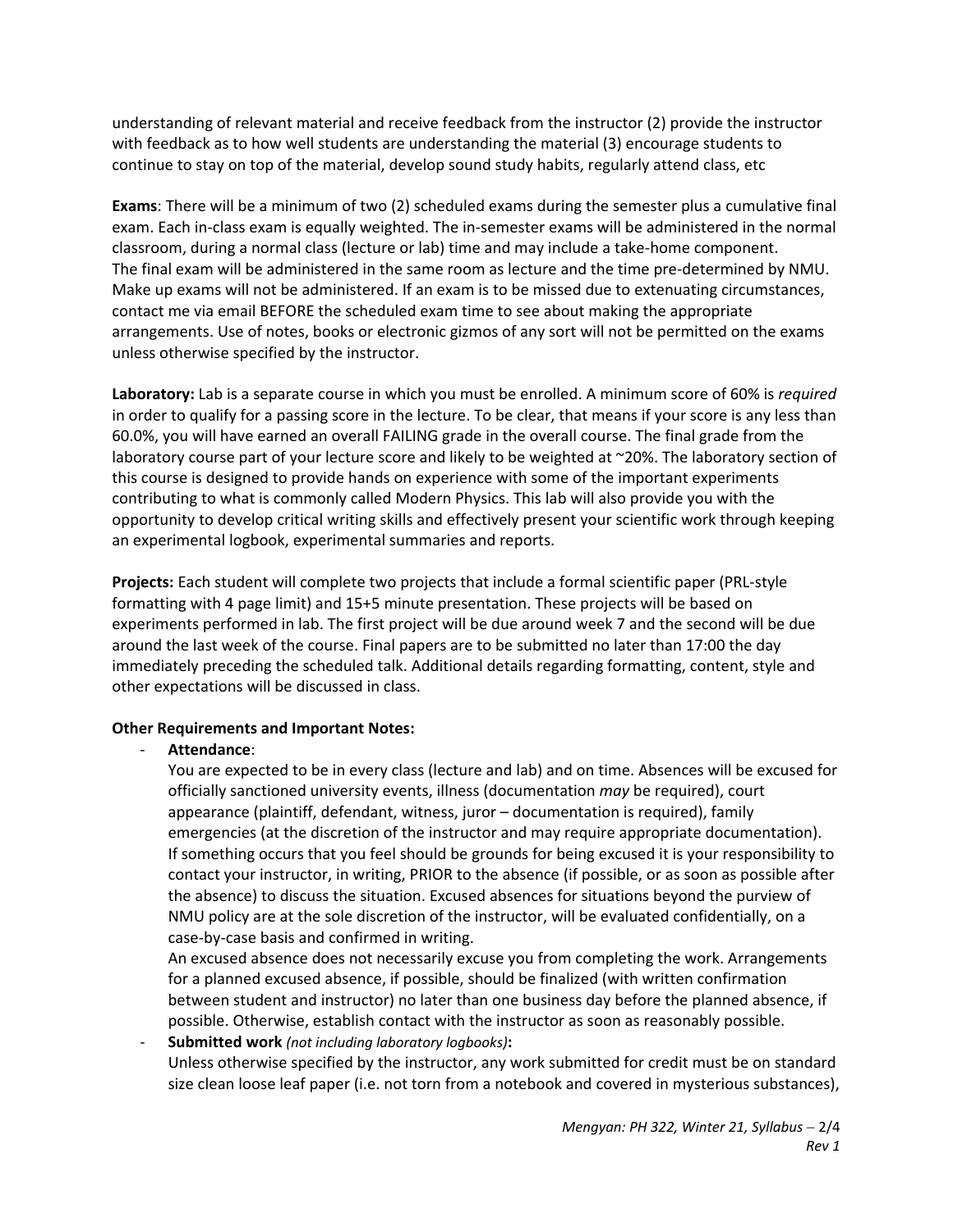well labeled, well organized, written on only one side and for homework and each question should be started on its own fresh sheet of paper

‐ **MATLAB**:

is to be used for any data analysis and plotting needs, including homework unless specifically stated otherwise. If you use MATLAB to assist you in solving a question submitted for credit for anything more complicated than what could be otherwise easily done on a handheld calculator, a clean version of the m‐file and command output must be submitted with the assignment.

### - **Late Assignments:**

Late work is not generally accepted. Should something arise that will prohibit you from submitting work on time, talk to your instructor as soon as you recognize there may be an issue.

## - **ADA Statement**:

#### In compliance with the ADA and university policy

*"If you have a need for disability‐related accommodations or services, please inform the Coordinator of Disability Services in the Dean of Students Office at 2101 C. B. Hedgcock Building (227‐1737 or disserv@nmu.edu). Reasonable and effective accommodations and services will be provided to students if requests are made in a timely manner, with appropriate documentation, in accordance with federal, state, and University guidelines."*

#### - **Religious Holidays**:

Pursuant to university policy, a student who intends to observe a religious holy day should make that intention known, in writing, to the instructor prior to an absence. A student who is absent from a class, exam or exercise for the observance of a religious holy day shall be allowed to complete an assignment or exam scheduled for that day within a reasonable time around that absence.

## - **Academic Integrity**:

Section 2.3.1 of the NMU Student Handbook discusses scholastic dishonesty; all of which will be upheld in all aspects of this course. Academic dishonesty will not be tolerated.

#### - **Appropriate behavior**:

I expect students to behave in a respectful, considerate and courteous fashion in any activity related to this course (e.g. Lecture, lab, discussion, office hours etc). Rude, disrespectful or disruptive behavior will *never* be tolerated.

#### **Final Notes and Suggestions to Succeed**:

- **Course Assistance**: A plethora of options are available to support your success in this course (e.g. Lecture [Dr. Mengyan], lab and discussion via class, office hours, email or special appointment), your textbook, the library, other text books and your classmates. Take advantage of the available resources. DO NOT HESTIATE TO ASK QUESTIONS AS THEY ARISE!
- Preparation is the key!
	- o Read your book material before AND after we cover it in class
	- o Take good notes during lecture (reorganize and rewrite if necessary)
	- o Study your notes
	- o Take advantage of available resources (e.g. *actually* attend class, read the book)
	- o If something is unclear during lecture or your own studying, ASK ABOUT IT!
- Homework and supplemental work:
	- o Start your homework assignments as early as possible
	- o Read the homework questions when they are available before the related material is presented in class; familiarity with the questions will help you associate the relevant concepts as they are introduced in lecture, lab and while you read the material